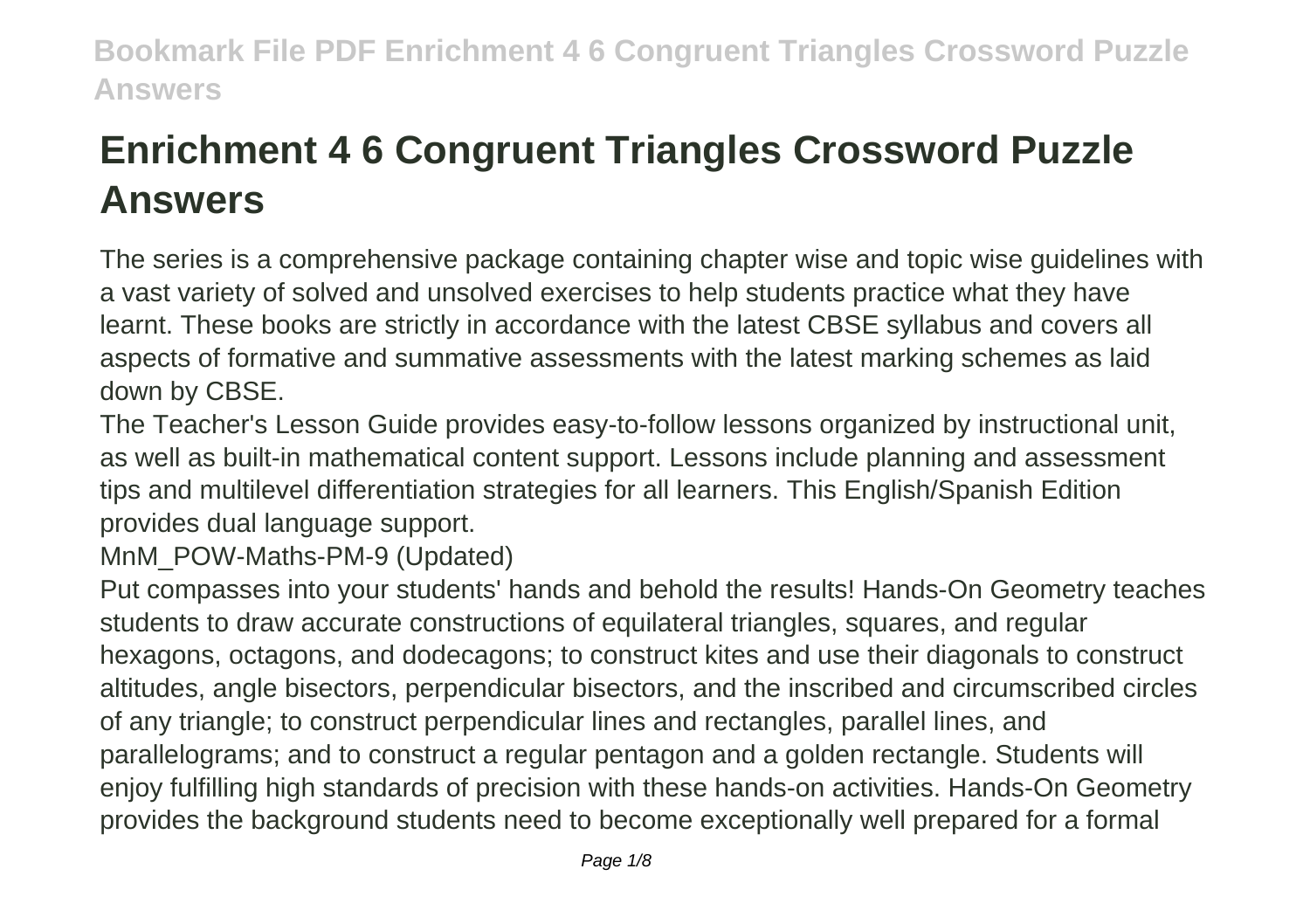geometry class. The book provides an easy way to differentiate instruction: Because the lessons are self-explanatory, students can proceed at their own pace, and the finished constructions can be assessed at a glance. Grades 4-6

Go beyond the regular curriculum with these units to challenge your more able intermediate grade math students. With their ease of use, clear instructions, and motivating topics, these are the perfect enrichment activities for the regular math curriculum. This book contains four units that are structured so that students can easily develop an understanding of the topics on their own. The four topics are: permutations and combinations, tessellations, line drawings, and graphing. Each unit provides sequential activities that allow students to work through these motivating topics, whether they are working by themselves, in a small group, or in a whole-class setting. The units lend themselves easily to a math center arrangement with each student having an individual folder and checklist to record his or her progress. While they were designed to provide added challenge for students who have mastered the regular curriculum, some of the units can be used as supplements for whole-class instruction. The emphasis in these units is on promoting thinking, developing perseverance, expanding students' view of mathematics, enjoying a challenge, and keeping math students actively involved and enthused about math. This book will help you provide students with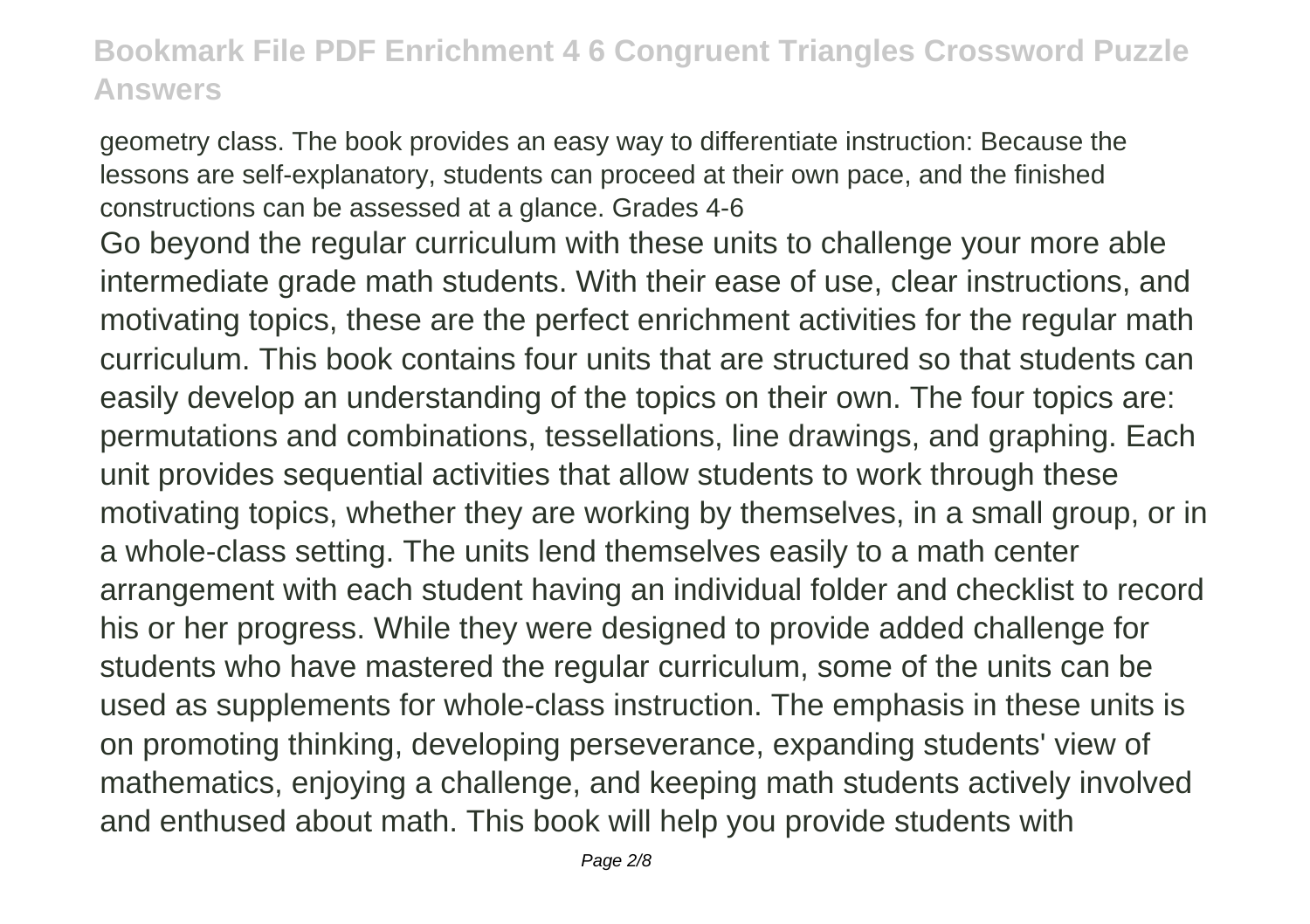opportunities to explore mathematical ideas in ways that promote their intellectual growth and expand their views of mathematics.

Brain Power Enrichment Programs aim to develop problem-solving abilities in students who wish to improve their skills. Additionally, the programs may provide challenging, stimulating and inspirational learning experiences through engagement with problem solving for gifted students. The Student Version book accompanies a Level One student through his/her first semester of the problem solving program (or it may be used independently as a problem solving workbook). However, this Teacher Version may be used by a teacher or tutor as it has, in addition to the content of the Student Version, short instructions for each lesson as well as answers to problems. All Brain Power programs are based on a step-by-step approach, which enables students to understand problems of increasing complexity. Level One begins to equip students typically in grades 4 to 6 with various problem solving strategies and techniques, and supports the application of these skills to math, language arts, study habits and the general learning process. In Level One, students are introduced to four critical steps in problem solving: 1) Understanding the problem 2) Defining a plan or strategy 3) Solving the problem 4) Checking the answer. The implications for improving one's problem solving skills are numerous. These include a more positive Page 3/8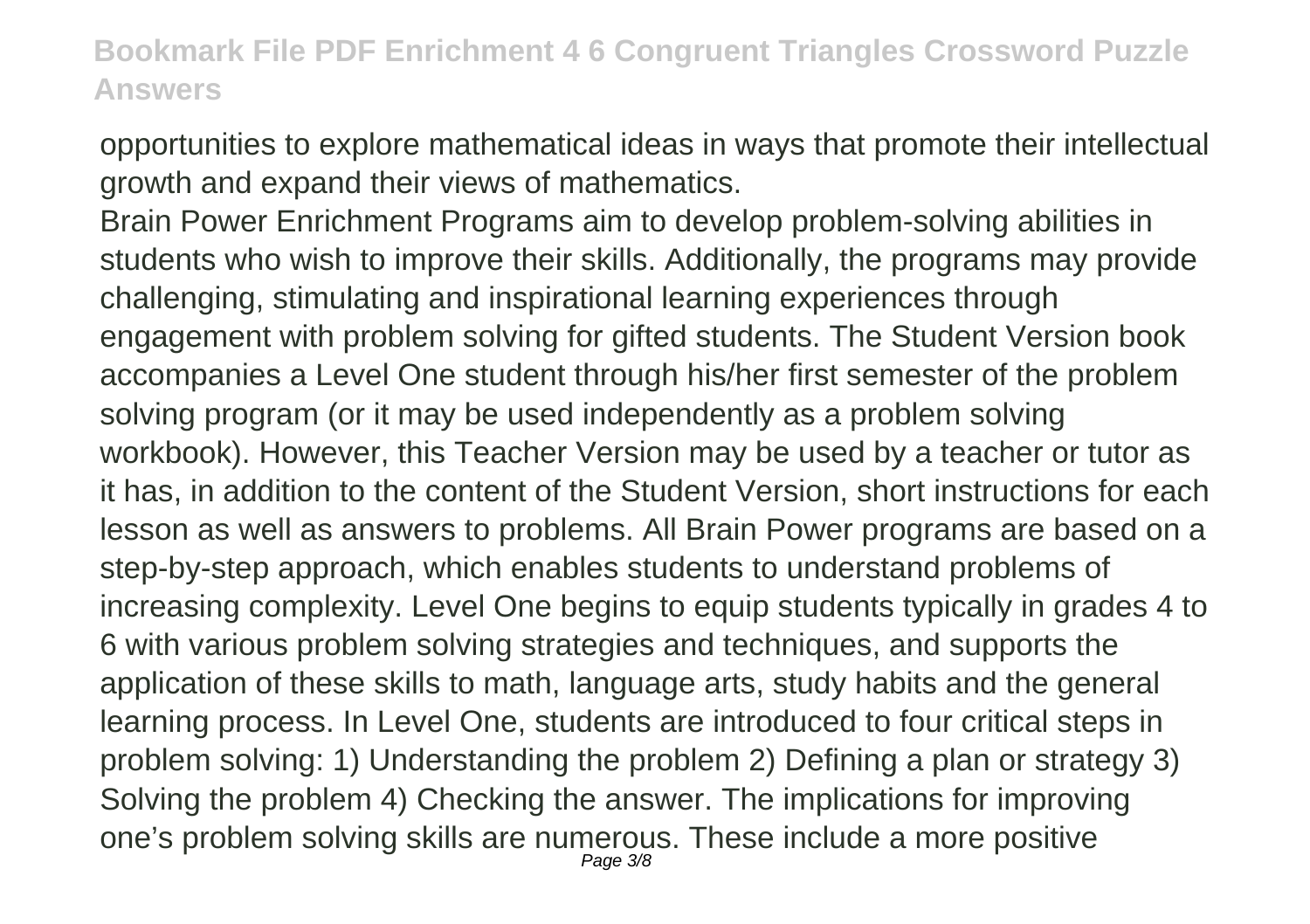attitude toward math and science, improved thinking flexibility and creativity in all subject areas, as well as increased success in academic, gifted, university admissions, and professional program tests (many of which are designed with an emphasis on assessing higher-order thinking skills). Moreover, knowledge of a range of problem solving strategies, coupled with experience in their application, have benefits which transcend the classroom and enter the realm of professional, social and intellectual accomplishment.

A set of 9 textbooks intended for elementary school use.

There are many topics within the scope of the secondary school mathematics curriculum that are clearly of a motivational sort, and because of lack of time they are usually not included in the teaching process. This book provides the teacher 125 individual units — ranging from grades 7 through 12 — that can be used to enhance the mathematics curriculum. Each unit presents a preassessment, instructional objectives, and a detailed description of the topic as well as teaching suggestions. Each unit has a post-assessment. This is the sort of instructional intervention that can make students love mathematics!

Collection of nearly 200 unusual problems dealing with congruence and parallelism, the Pythagorean theorem, circles, area relationships, Ptolemy and the cyclic quadrilateral, collinearity and concurrency and more. Arranged in order of difficulty. Detailed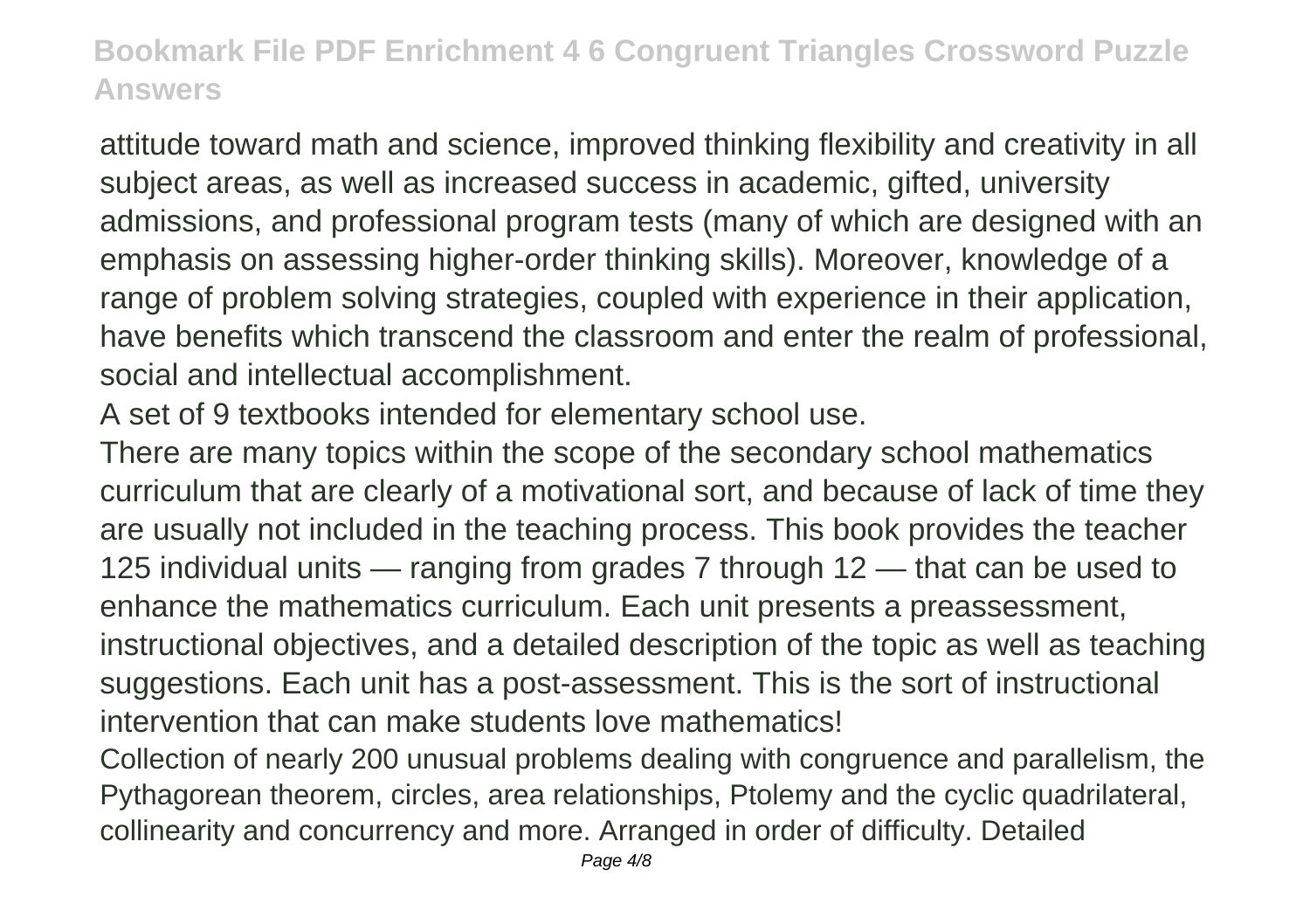#### solutions.

Enrichment Units in MathBook 2, Grades 4-6Routledge Books in this series offer advanced math and reading for students excelling in grades 3-6. Lessons follow the same curriculum children are being taught in school while presenting the material in a way that children feel challenged. Answer key included. Go beyond the regular curriculum with these units to challenge your more able intermediate grade math students. With their ease of use, clear instruction, and motivating topics, these are the perfect enrichment activities for the regular math curriculum. This book contains four units that are structured so that students can easily develop an understanding of the topics on their own. The four topics are: permutations and combinations, tessellations, line drawings, and graphing. Each unit provides sequential activities that allow students to work through these motivating topics, whether they are working by themselves, in a small group, or in a whole-class setting. The units lend themselves easily to a math center arrangement with each student having an individual folder and checklist to record his or her progress. While they were designed to provide added challenge for students who have mastered the regular curriculum, some of the units can be used as supplements for whole-class instruction. The emphasis in these units is on promoting thinking, developing perseverance, expanding students' view of mathematics, enjoying a challenge, and keeping math students actively involved and enthused about math. This book will help you provide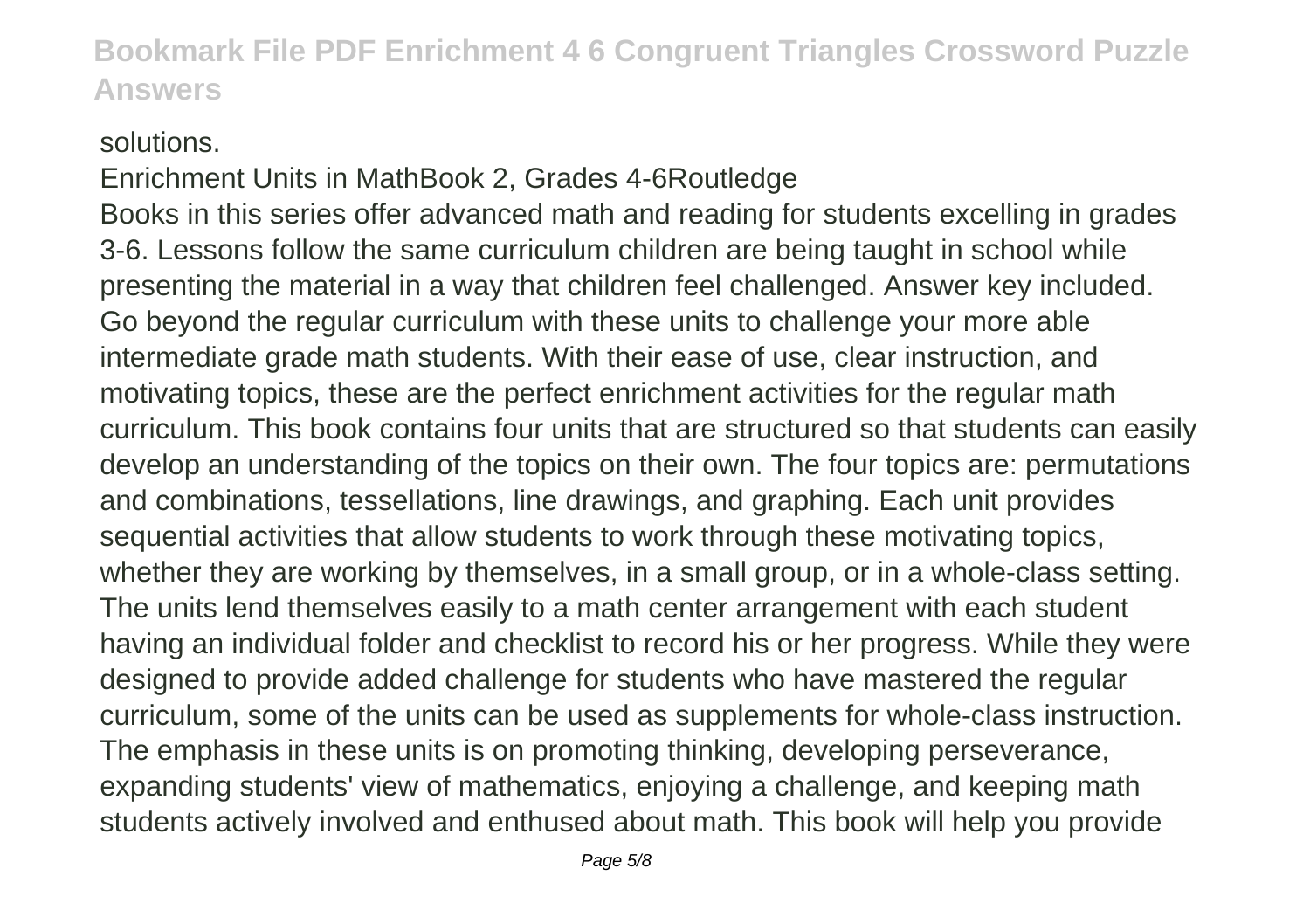students with opportunities to explore mathematical ideas in ways that promote their intellectual growth and expand their views of mathematics. This is one of a three-book series. The other books cover the following topics: Enrichment Units in Math Book 1—attribute pattern blocks, tangrams, sets and Venn diagrams, and ancient Egyptian numbers; and Enrichment Units in Math Book 3—probability, topology, magic squares, and number characteristics. For other math units to extend the math curriculum and provide opportunities to work independently, see Math Extension Units Book 1 and Book 2. Grades 4-6

This monograph covers a fresh and original look at musical chords. The idea emanates from the fact that an intervallic representation of the chord leads naturally to a discrete barycentric condition. This condition itself leads to a convenient geometric representation of the chordal space as a simplicial grid. Chords appear as points in this grid and musical inversions of the chord would generate beautiful polyhedra inscribed in concentric spheres centered at the barycenter. The radii of these spheres would effectively quantify the evenness and thus the consonance of the chord. Internal symmetries would collapse these chordal structures into polar or equatorial displays, creating a platform for a thorough degeneracy study. Appropiate morphisms would allow us to navigate through different chordal cardinalities and ultimately to characterise complementary chords.

This text seeks to combine math content standards vocabulary with the non-content cognitive method developed by Dr. Reuven Feuerstein to make instrumental enrichment even more attractive to current-day educators. (Education/Teaching)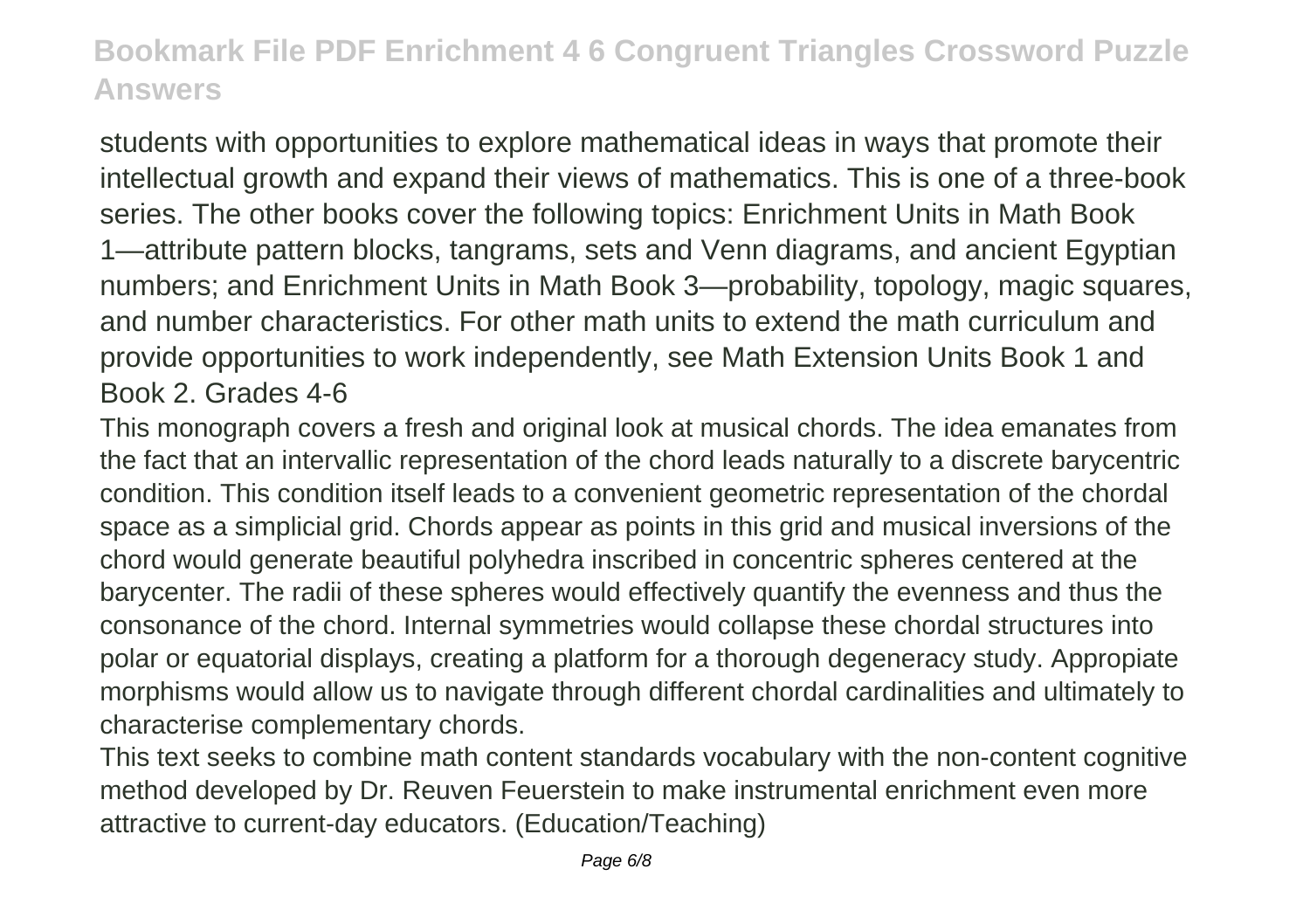### Goyal Brothers Prakashan

The primary aim of this book is to provide teachers of mathematics with all the tools they would need to conduct most effective mathematics instruction. The book guides teachers through the all-important planning process, which includes short and long-term planning as well as constructing most effective lessons, with an emphasis on motivation, classroom management, emphasizing problem-solving techniques, assessment, enriching instruction for students at all levels, and introducing relevant extracurricular mathematics activities. Technology applications are woven throughout the text.A unique feature of this book is the second half, which provides 125 highly motivating enrichment units for all levels of secondary school mathematics. Many years of proven success makes this book essential for both pre-service and in-service mathematics teachers.

A high school textbook presenting the fundamentals of geometry.

Brain Power Enrichment Programs aim to develop problem-solving abilities in students who wish to improve their skills. Additionally, the program may provide challenging, stimulating and inspirational learning experiences through engagement with math and logic problem solving for gifted children. This book accompanies a Level Two student through his/her second semester of the problem solving program (or it may be used independently as a problem solving workbook). All Brain Power programs are based on a step-by-step approach, which enables students to understand problems of increasing complexity. Level Two continues to equip students typically in grades 6 to 8 with problem solving strategies and techniques, and supports the application of these skills